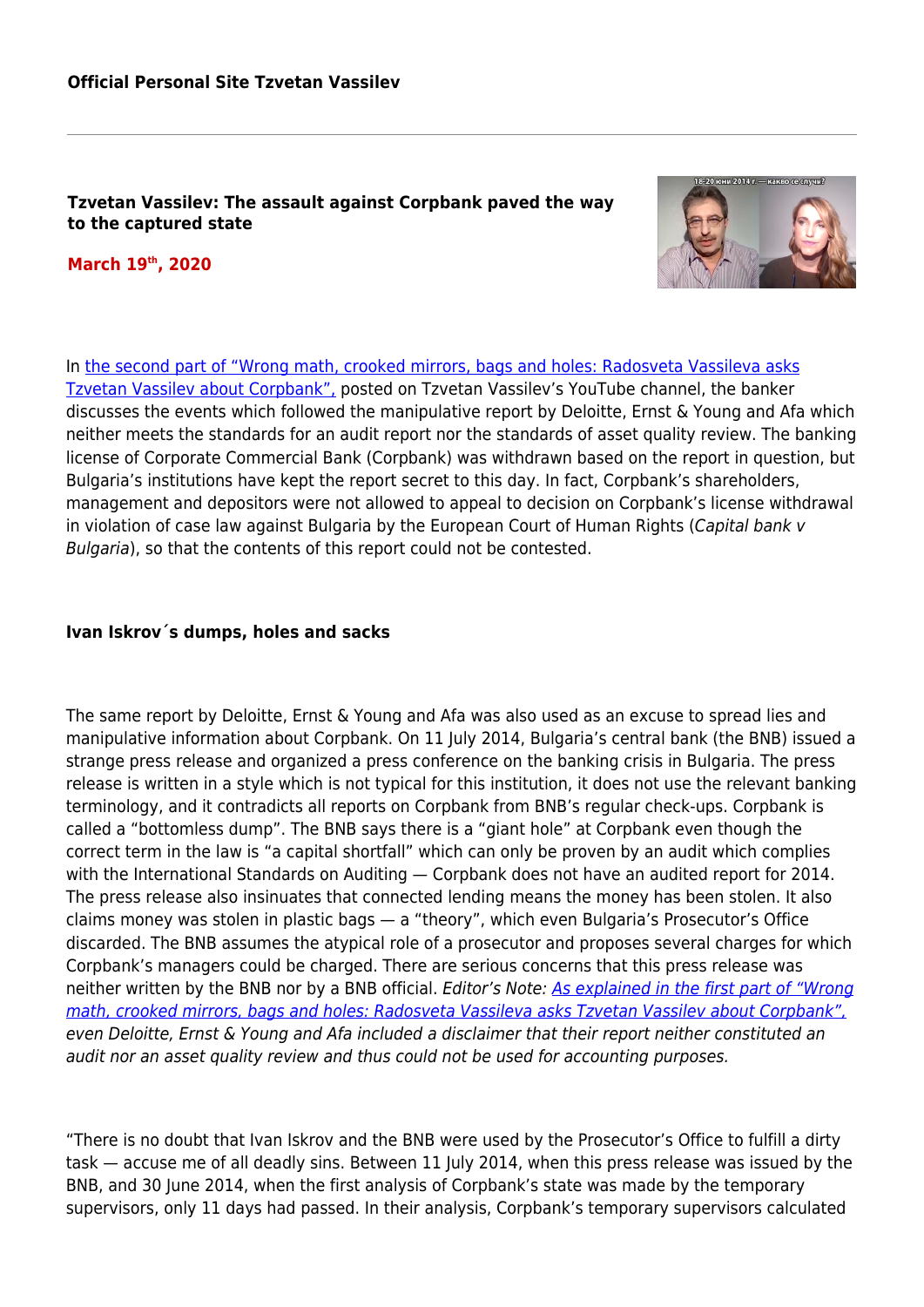a loss of 250-260 million following the bank run, which in no way suggests a bottomless dump", Tzvetan Vassilev commented. Editor's Note: Ivan Iskrov was the governor of the BNB at the time. "With his claims about a bottomless hole, Ivan Iskrov had two main purposes — argue in favor of the bank's liquidation and throw all the mud add me", he added.

"As to connected lending — Corpbank had been accused of connected lending by the media group around Ivo Prokopiev (Economedia, also known as the Capital Circle) for a long time. Meanwhile, the same group never showed any concern about the connected lending at First Investment Bank (FIB). It turned out that the "world famous investor" Georgious Geourgiou from Cyprus alone had loans of 700 million", the banker explained. *[Editor's Note:](https://bivol.bg/cacarov-yulen.html) [The Bulgarian partner of the Organized Crime and](https://bivol.bg/cacarov-yulen.html)* [Corruption Reporting project Bivol revealed that Georgious Georgiouwas an unemployed Cypriot](https://bivol.bg/cacarov-yulen.html) [citizen who was a strawman of the owners of FIB.](https://bivol.bg/cacarov-yulen.html)

"The Capital newspaper was particularly active in "investigating" which company was associated with Corpbank while ignoring that these companies were not affiliated from a legal perspective and while forgetting these companies were shareholders in key companies, such as Petrol, Vivacom, the Kostenest paper mill, GIPS-Koshava, Telish, Avionams, Technomarket, etc.", Tzvetan Vassilev pointed out. "These are companies whose value far exceeds those artificially found losses by Deloitte, Ernst & Young and Afa, or at least covers the entire portfolio that was attributed as stolen to me and which served as the basis for my prosecution", he stressed. Editor's Note: [In the first part of "Wrong math,](#page--1-0) [crooked mirrors, bags and holes: Radosveta Vassileva asks Tzvetan Vassilev about Corpbank",](#page--1-0) Tzvetan Vassilev explained what falsifications Deloitte, Ernst & Young and Afa carried out.

Tzvetan Vassilev explained that the saga with the "stolen bags" was the most obvious manipulation. Initially, they spread the lie that he had taken this money in bags before leaving Bulgaria. Subsequently, Bulgaria's Prosecutor's Office developed a different strategy — one of the witnesses of the prosecution Teodora Taneva falsified his signature as well as the signature of the managing director of his company Bromak. This was subsequently proven in court. According to Vassilev, this by itself is scandalous.

Tzvetan Vassilev and Radosveta Vassileva recalled that in 2014 employees of Corpbank were detained on the basis of the note on which the signatures were falsified and the false witness statements by Teodora Taneva. The same shameful scheme was repeated in 2019 when witnesses in the Corpbank trial were detained and put in pre-trial custody based on documents falsified by Biser Lazov and his false witness statements. "Biser Lazov is complicit with Peevski in stealing Corpbank's assets and in causing Corpbank's artificial bankruptcy", the banker stressed. He also believes that the moment when the attack Corpbank was selected based on insider information which Lazov provided to those who organized the corporate raid.

The banker is outraged by the "ferocity" with which Bulgaria's Prosecutor´s Office defends Biser Lazov, even in parallel cases such as the one with Kaloyan Petrov. "Not only Kaloyan Petrov was deceived by Biser Lazov, not only Biser Lazov made a huge profit from a deal that was offered to him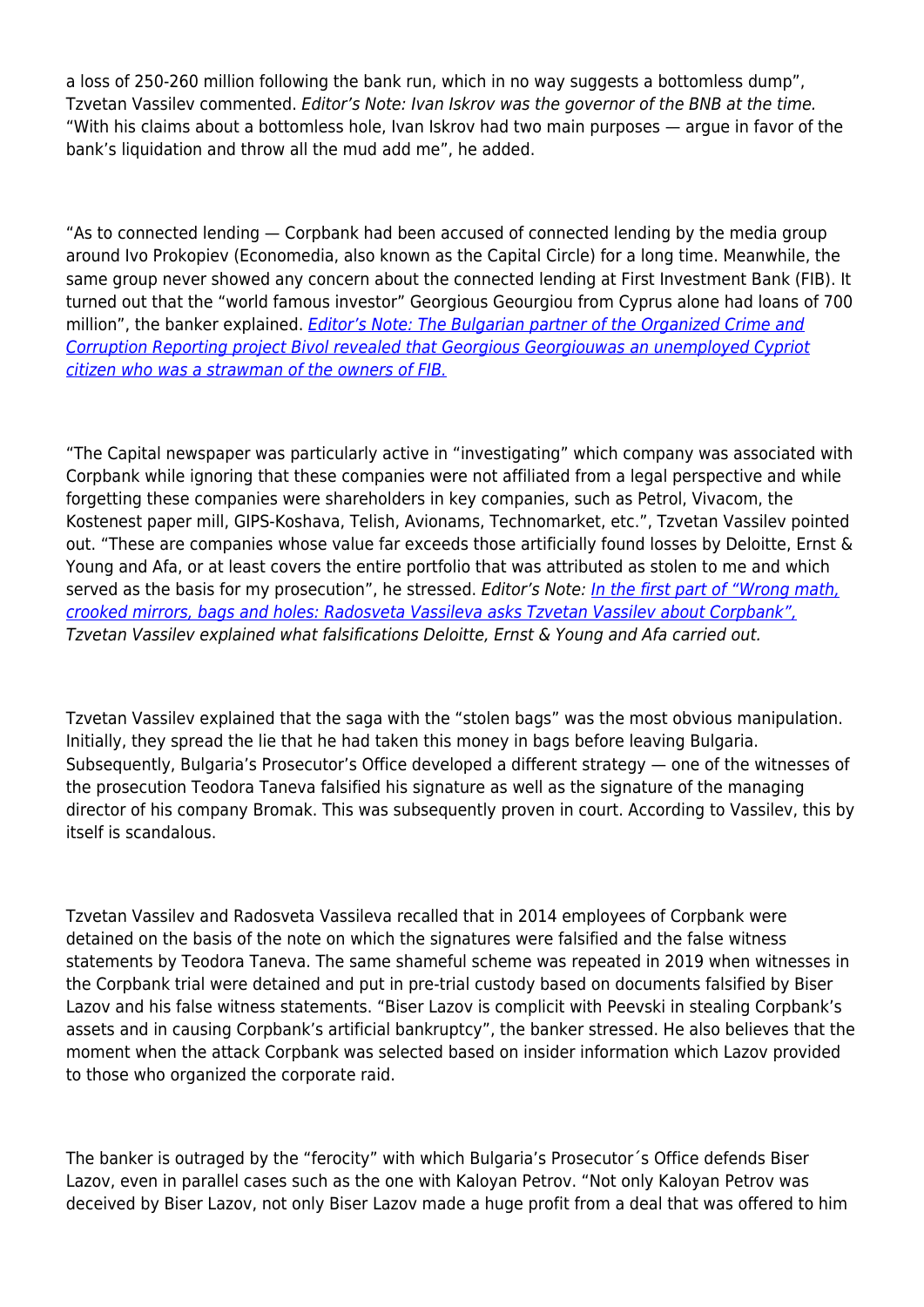by Petrov, not only Biser Lazov financed this deal with stolen money from Corpbank and from my personal company, but they charged Kaloyan Petrov and banned him from leaving Bulgaria for five years", Vassilev revealed. [Editor's Note: In 2020, the Sofia City Court declared Kaloyan Petrov](https://www.youtube.com/watch?v=fgWZIJ7lpkc) [innocent. Biser Lazov was the primary witness against him.](https://www.youtube.com/watch?v=fgWZIJ7lpkc)

# **Economedia's crooked mirrors**

In [the interview entitled "Myths and Legends about Corpbank",](#page--1-0) Tzvetan Vassilev has already discussed the persistent attacks against Corpbank by Ivo Prokopiev's Economedia, including the deliberate spreading of false information that the State General Reserve Fund Oman was not a shareholder at Corpbank, the speculation that there was a concentration of state money at Corpbank, etc. According to Radosveta Vassileva, most likely because of their personal biases and grudges, Prokopiev's media, which pretend to be an objective source of information, missed to report key aspects of the Corpbank trial — they ignored the harassment and arbitrary arrests of Corpbank's employees in 2014, they omitted to report the forgeries and deviation of assets by Biser Lazov, they did not see the groundless accusations and harassment in pre-trial detention of witnesses at the Corpbank trial in 2019, etc.

Even though it is clear that the media part of the attack against Corpbank in 2014 was led by Delyan Peevski's media and his satellites, looking back also shows Economedia's role. This is especially visible in the voluminous articles of Capital's journalist Nickolay Stoyanov — in his articles from the time he presents false information as true without any criticism even though he has the expertise to judge its credibility and he persistently advocates that Corpbank should be liquidated. Vassileva illustrated her observations with citations from Stoyanov's articles from 2014.

Vassileva was surprised to see that although "a hole" is neither a financial nor a legal term, Nickolay Stoyanov spoke about "a hole at Corpbank" as early as 20 June 2014, the day on which Corpbank was placed under special supervision upon the request of its management and nobody suspected what would happen afterwards. It is also interesting that in the same article Stoyanov says that the first role of the temporary supervisors was to determine if there was "a hole at Corpbank", thus ignoring the specifics and role of temporary supervision as such. On 25 June 2014, even before Deloitte, Ernst & Young and Afa began working on their infamous report, Nickolay Stoyanov suggested they could find "serious holes".

On 11 July 2014, Stoyanov not only claimed an audit was performed at Corpbank, which clearly was not the case, but also argued that the "biggest bank robbery" had been carried out because there was connected lending at Corpbank, thus insinuating that connected lending meant that the money was stolen. In July-August 2014, Stoyanov continued making absurd speculations even though he has an expertise in finance — he presented, without any criticism, the claims that Corpbank's credit files were missing, which was impossible because all credit lines of Bulgarian banks are linked to the remote "Banking Supervision" at the central bank and are listed at several places, he claimed that Corpbank was not healthy, etc. In the fall of 2014, Capital and Nickolay Stoyanov openly advocated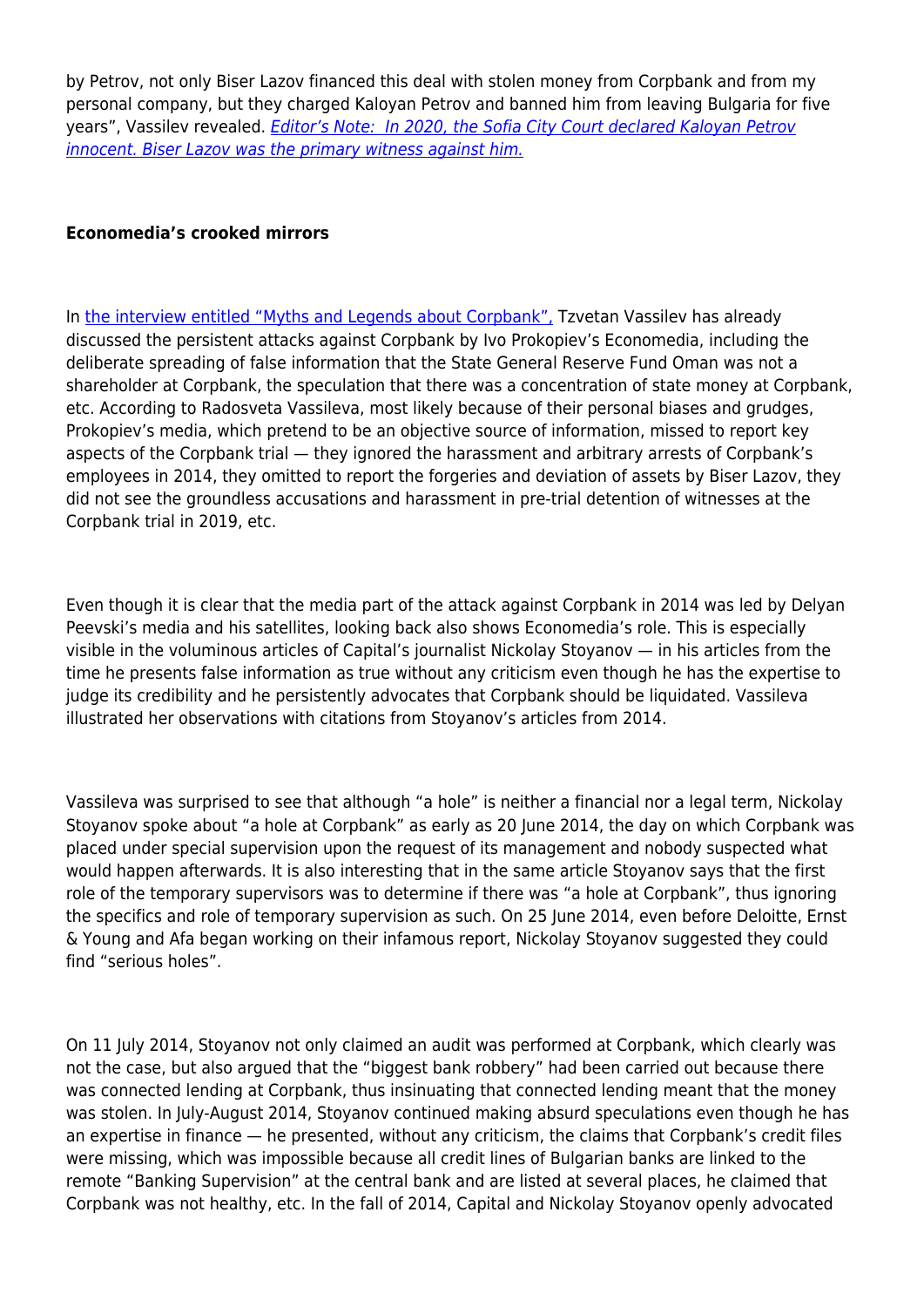that Corpbank should not be opened at all costs, thus neglecting the role of competent institutions. [In](#page--1-0) [the first part of "Wrong math, crooked mirrors, bags and holes: Radosveta Vassileva asks Tzvetan](#page--1-0) [Vassilev about Corpbank",](#page--1-0) Tzvetan Vassilev himself stressed that Capital (Economedia) were in a conflict of interest too because of their relations with Afa.

# **A special team which planned Corpbank's artificial bankruptcy?**

Tzvetan Vassilev shared that he suspected that there was a special "project team" which planned Corpbank's artificial bankruptcy. He had heard that Delyan Peevski was gathering a team because he wanted to invest in a bank — information which Vassilev did not take seriously at the time. The banker believes that from the distance of time, it can be seen that this team, using also inside information about the loans at Corpbank by the BNB and by Biser Lazov, worked on different types of analysis and coined terms, such as "a hole". Vassilev has heard that employees of the BNB, employees of commercial banks, people like Yordan Tzonev, etc. participated in the team, but he would not rule out communications with Economedia. Editor's Note: Jordan (Yordan) Tzonev is a Member of Parliament from DPS and is considered to be a close friend of Delyan Peevski.

"There is no way that an audit can be performed at Corpbank from 30 June 2014 to 11 July 2014, in just 10 days. It took our traditional auditor KPMG 2,5 months to complete Corpbank's yearly audit even though they had been auditing Corpbank since 2000. First, they knew the loan portfolio of the bank really well. They had been auditing Corpbank for 14 years, twice per year. It still took them 2,5 months to complete the annual audit. How can companies which have no knowledge of the bank, its assets, and its portfolio draw any conclusions in 10 days? No, no, everything was prepared in advance — they were given "the conclusions" and they were simply told they had to shape them in some form", the banker explained.

"If by "a hole", they understand a loss, are all these loans which have been written off in the banking system holes?", Tzvetan Vassilev asked rhetorically. "If there was something at Corpbank that was supposed to be written off and called "a hole", then obviously those loans which have been written off in the banking system — we're talking about tens of billions — are holes following that logic, too", the banker stressed. "I've been saying that I´m very pleased that First Investment Bank is functioning. FIB was given a chance to cover a capital shortfall of 1.5 billion Bulgarian Leva (in June 2014) for 5 years. By contrast, Corpbank was not given this chance even though the shortfall was considerably less significant. Now we know at what price Vivacom is being sold and anyone can make a simple calculation — deduct the 550 million Euro debt to Corpbank from the price of 1.3 billion Euros, multiply by 77%, the shares which Corpbank owned indirectly, and see what the value of this high liquidity asset was", Vassilev underlined. He also said that in his opinion, the report by Deloitte, Ernst & Young and Afa, which ignored Corpbank's assets, is an example of criminal negligence.

#### **Alix Partners' international scams**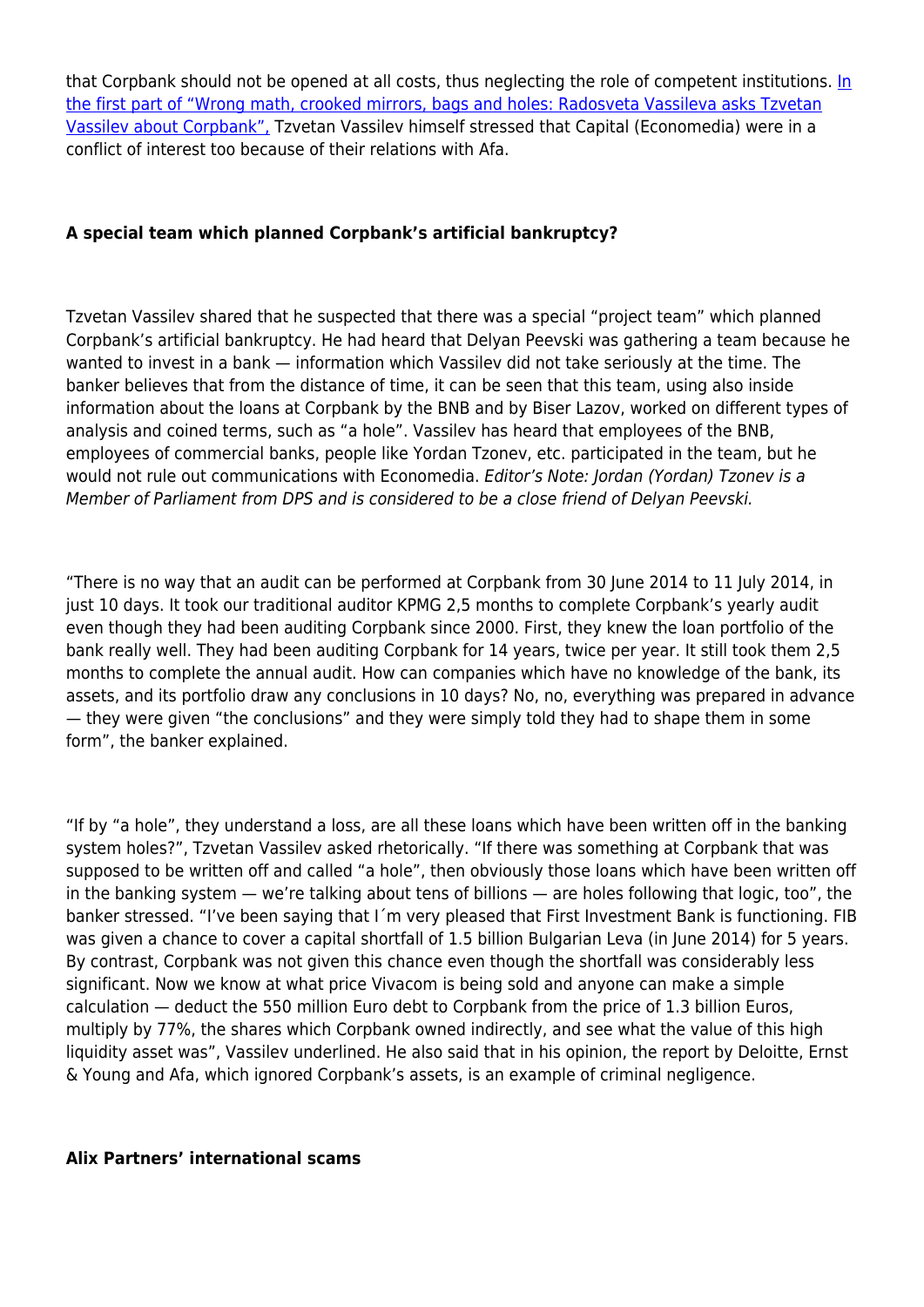Tzvetan Vassilev said that the scheme used by Alix Partners is very similar to the scheme applied in the so-called "audit" by Deloitte, Ernst &Young, and Afa — all they had to do was dress in an appropriate form conclusions which were given to them in advance. Unlike Deloitte, Ernst & Young and Afa which attempted to exclude liability for their actions by including a disclaimer that their report was neither an audit nor an asset quality review, Alix Partners excluded liability by creating an SPV just for this report and winding it down afterwards. "It turns out Alix Partners are known for their international scams", stressed Vassilev and mentioned that Alix Partners have used the same scheme in other countries too.

One of the scandals in which Alix Partners is involved is the case of the Croatian company Agrokor. Alix Partners became the managers of the group after it was taken over by their creditors, which included two Russian banks, one of them being VTB. Alix Partners signed a scandalous management contract and then transferred it to the local "Biser Lazov" who was Agrokor's CFO. At Corpbank, Alix Partners did not see any assets. In the case of Agrokor, they started selling the assets at ridiculously low prices to the right people. In the case of Agrokor, Alix Partners registered an SPV in Ukraine to manage the liquidation process, which is scandalous given that Croatia is an EU member.

Vassilev emphasized that the organizers of the attack against Corpbank were quick to find allegedly reputable companies which could sign indulgences for their thefts. The banker said that he and other victims of Alix Partners' falsifications have submitted a complaint before the UK Serious Fraud Office. The scams are very similar — companies with large assets, which have been forced into difficult situations, have their assets deviated at excessively low prices with the help of Alix Partners.

# **The lie that Corpbank's credit files were missing**

One of the main "arguments" of Deloitte, Ernst & Young and Afa why there was a "hole" at Corpbank was that 80% of the bank's credit files were missing. These allegations are also present in the BNB press release dated 11 July 2014, which also suggested that the management of the bank had taken them.

"They started to refute their own lies because it turned out that many pages from the so-called "missing credit files" are present in the indictment. I cannot even begin to imagine the abuses when the Prosecutor's Office, the Investigation Department, and the police raided Corpbank. I cannot imagine what they did. Obviously, they aimed at looting these files, so that they could misuse them as they pleased", Vassilev stressed.

Vassilev described the assertions of the "auditors" that Corpbank's assets could not be evaluated because the credit files were missing as "complete absurdity". First, Corpbank had very strict internal protocols and in June 2014 the credit inspectors were preparing for the traditional half-year audit. Second, the credit portfolio of each commercial bank is directly linked to the remote banking supervision at the central bank and each loan, which is granted, is registered there.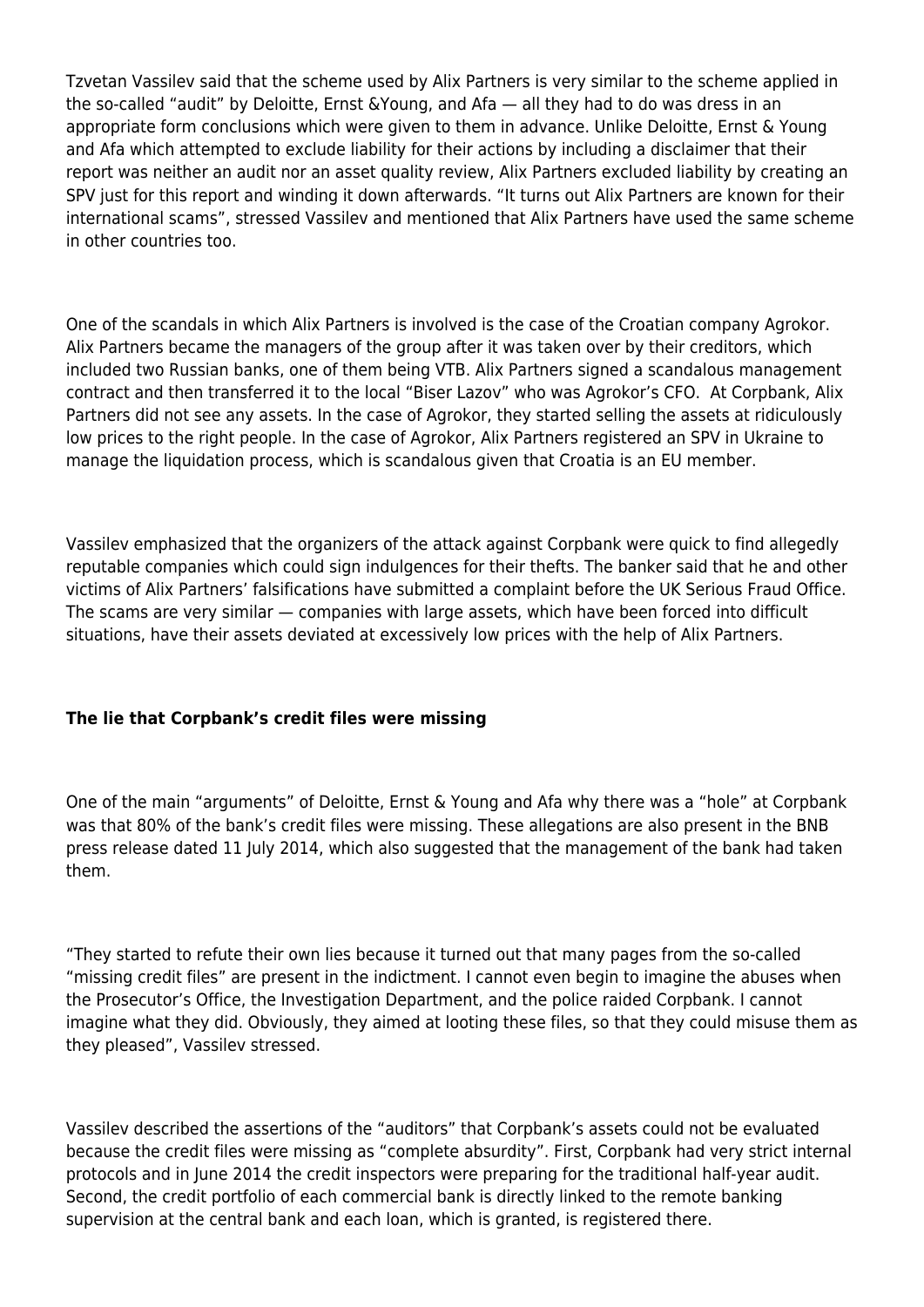"This absurdity shows the intellectual level of the organizers of the attack as well as the level of their main tool — the Prosecutor's Office. That's why their indictment is so paradoxical", the banker commented.

# **Boyko Borissov's lies**

Radosveta Vassileva asked Tzvetan Vassilev to discuss the following interview of Boyko Borissov from September 2014:

Boyko Borissov (BB) in September 2014: Corporate Commercial Bank should be opened immediately. The quaestors (temporary supervisors) have been messing around for a while. They have already lied three times and they have extended their mandate with two more months.

### Journalists: What were they supposed to do?

BB: By law, they have the right to work at the bank for six months. They had to say on the first day that within six months, as soon as possible, they would do the right thing to fix Corpbank. They are now creating further panic. At the same time, we see absolutely no action so far. I am beginning to doubt that they are doing all this deliberately… because with our inaction and tolerance towards this behavior we can find ourselves in a state that is irreparable for Bulgaria. Literally, decades later, there will be no way out of what will happen, if they continue with this, I would call it reckless, irresponsible, arrogant behavior towards all people who have deposits or whatever accounts.

Journalists: Do you think declassifying the transcript from the talks at the Presidency regarding Corpbank could lead to a cataclysm?

BB: I´m absolutely convinced.

"Boyko Borisov is known for his peculiarity of saying one thing, and then doing the opposite later. Let us not forget that in September 2014 Borissov was leading an election campaign. As a person thinking of the people, Borisov was concerned that the bank should open. In my opinion, he was more concerned about how the smaller deposits, which were a significant number, would be paid off. It worried him that these people could vote against him", Tzvetan Vassilev underlined.

In addition, the banker revealed that in October 2014, Borissov met with representatives of the Serbian authorities at his request. He accepted them into his office after winning the election. He told them that he was in favor of restoring Corpbank, that if Vassilev had any guilt and it was proven, he had to take responsibility, but if it was not proven, he would only lose the bank, etc.